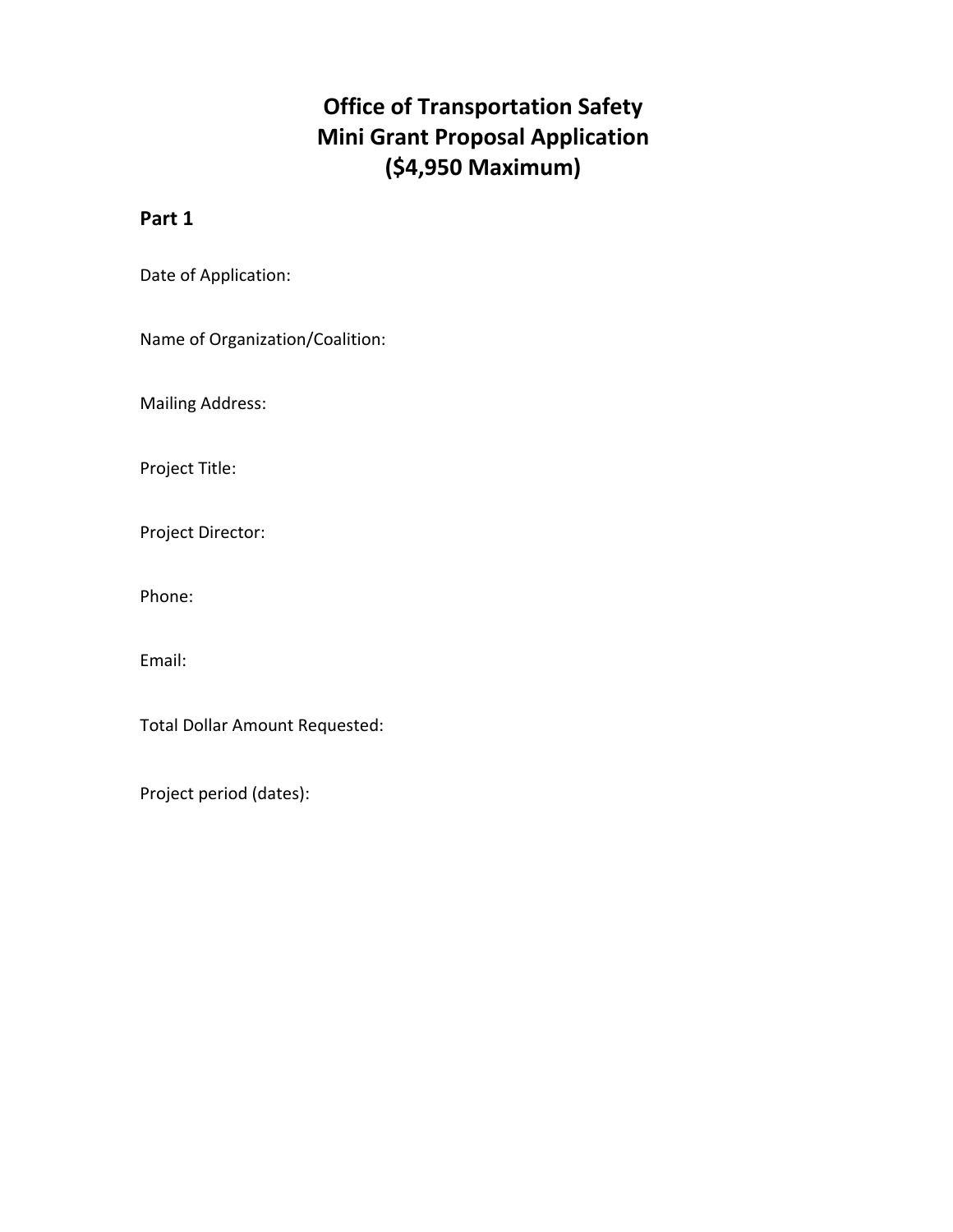## **Part 2**

In this section, describe the following 3 topics in narrative form. The narrative for all topics may not exceed 5 single‐sided pages – the page limit **does not include** the Budget Summary & Narrative pages. Use at least a 12‐point font. Hand‐written applications will not be accepted.

**1) Problem Identification** *‐ Describe the problem to be addressed, supported by current and relevant local data. Define your target population and describe how they are impacted by this problem. Use data specific to the local area and the target population the project intends to serve. Please refer to*

*http://www.coloradodot.info/business/grants/safetygrants‐for data sources and more information. Data points that serve as a baseline measure to evaluate your project impact on the target population and local area must be included.*

ł **2) Project Goal(s), Objectives and Activities** –

*Goals ‐ A broad statement about what the program expects to achieve. The goal is the description of the final anticipated outcome or result.* 

*Objectives ‐ Objectives are clear, realistic, specific and measurable. Objectives tell how a goal will be met.*

*Activities – Activities comprise the plan of operation for the project. In a detailed and concise way, the activities describe how each objective will be achieved.*

**3) Project Evaluation** ‐ *Describe the evaluation strategy that will be used to show project effectiveness and document successful activities. An evaluation plan should be designed so that an independent observer can confirm or measure whether or not the objectives have been met and progress was made toward the goal(s) by changing numbers, knowledge, attitudes, or behaviors. Include evaluation measures for each project activity and outline the time‐lines and methods for collecting the data.*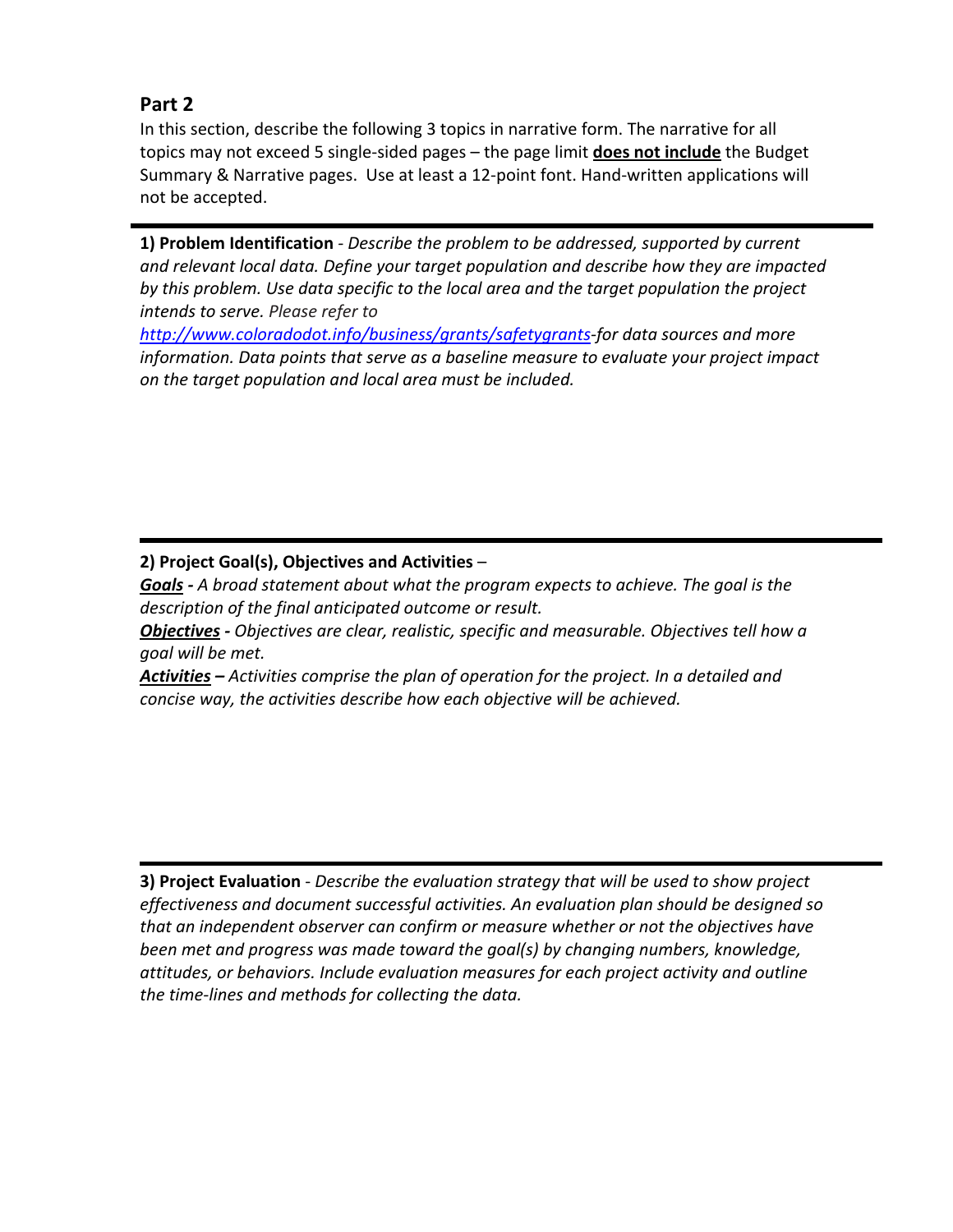## **Part 3**

**Budget Summary** (double click inside table to access Excel)

| <b>Budget Summary</b>                        | \$ Amount |
|----------------------------------------------|-----------|
| Personal Services (salaries)                 |           |
| <b>Operating Expenses (includes mileage)</b> |           |
| Travel (per diem only)                       |           |
|                                              |           |
| <b>Total</b>                                 | .ፍሰ ሰበ    |
|                                              |           |
|                                              |           |
| State/Local Match                            |           |
| Total                                        | ደ0 00     |
|                                              |           |

**Narrative** (Provide a justification and explanation for each budget line items).

- 1. Personal Services (include hours and rate per hour)
- 2. Operating Expenses

3. Travel (only lodging and per diem)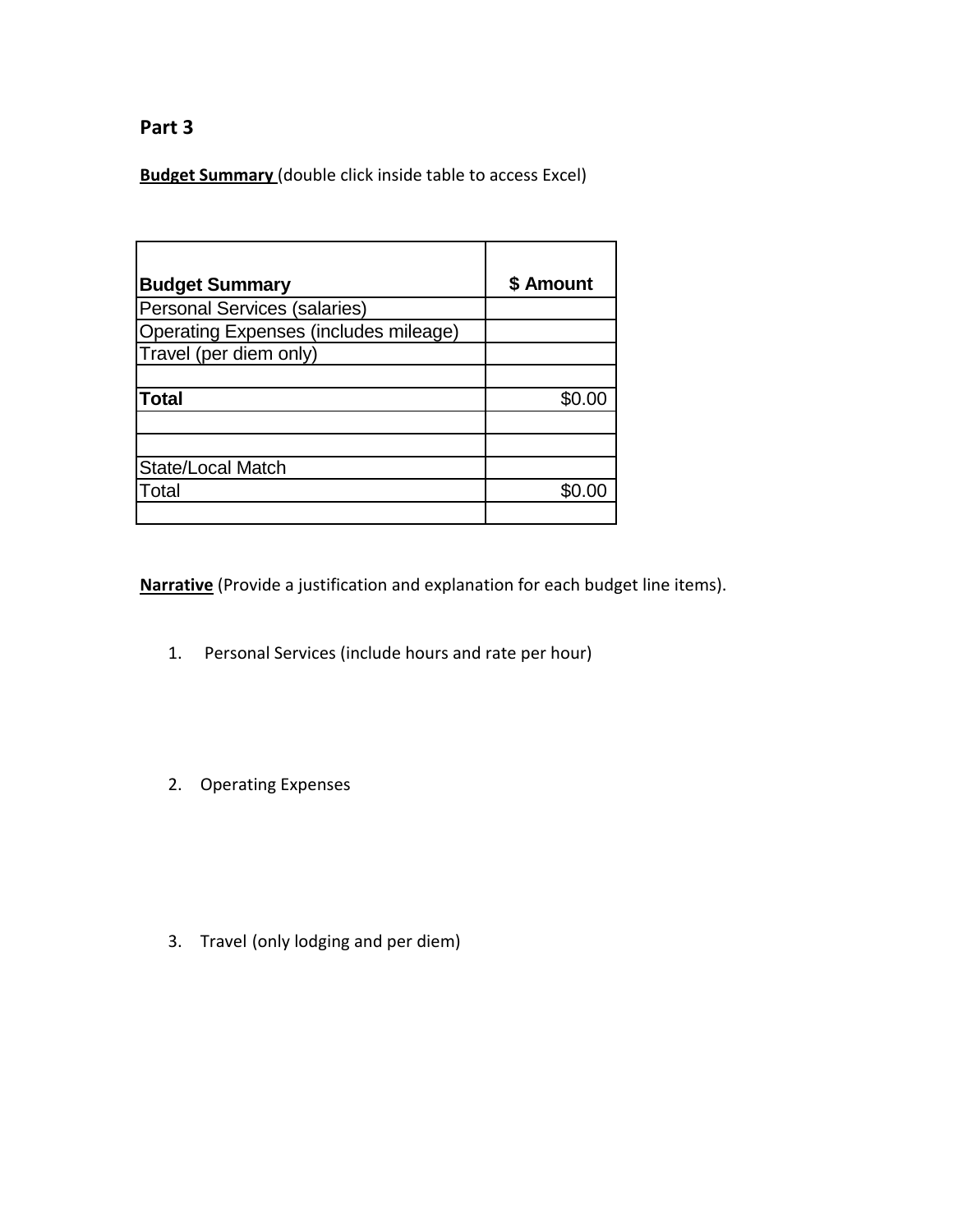It is hereby understood that this Application and attachments hereto, when approved and signed by all concerned parties, as indicated shall constitute an agreement by and between the applicant organization to perform in accordance with the terms of this Application and attachments, taken as a whole. This agreement is based on guidelines found in 49 CFR, Part 18 and 2 CFR, Part 225, in order to standardize and simplify federal grants. The signature below of an authorized representative of the applicant agency certifies and ensures that all the following conditions will be met.

- 1) Reports The Contractor shall submit quarterly reports, a final report at end of project, and submit special reports as outlined in the Project Agreement. Please read Reporting Requirements, following this section.
- 2) Copyrights, Publications, and Patents Where activities supported by this project produce original copyright material, the Contractor may copyright such, but CDOT reserves nonexclusive and irrevocable license to reproduce, publish, and use such materials and to authorize others to do so. The Contractor may publish, at its own expense, the results of project activities without prior review by CDOT, provided that any publications (written, visual, or sound) contain acknowledgment of the support provided by the National Highway Traffic Safety Administration (NHTSA) and CDOT. Any discovery or invention derived from work performed under this project shall be referred to CDOT, who will determine through NHTSA whether patent protections will be sought, how any rights will be administered, and other action required to protect the public interest.
- 3) Termination This project agreement may be terminated or fund payments discontinued or reduced by CDOT at any time upon written notice to the Contractor due to non‐availability of funds, failure of the Contractor to accomplish any of the terms herein, or from any change in the scope or timing of the project.
- 4) Fiscal Records Complete and detailed accounting records will be maintained by the Contractor of all costs incurred on this project, including documentation of all purchases of supplies, equipment, and services; travel expenses; payrolls; and time records of any person employed part‐time on this project. Federal, state, or CDOT auditors shall have access to any records of the Contractor. These records shall be retained for three years after the final audit is completed or longer, if necessary, until all questions are resolved.
- 5) Funding The Contractor will utilize funds provided to supplement and not to supplant state and local funds otherwise available for these purposes. Funds are to be expended only for purposes and activities approved in the project agreement. Reimbursement will be made periodically by CDOT based on approved requests for reimbursement. If matching funds are required, the Contractor will expend them from nonfederal sources, which must be spent not later than 30 days following the completion of the project.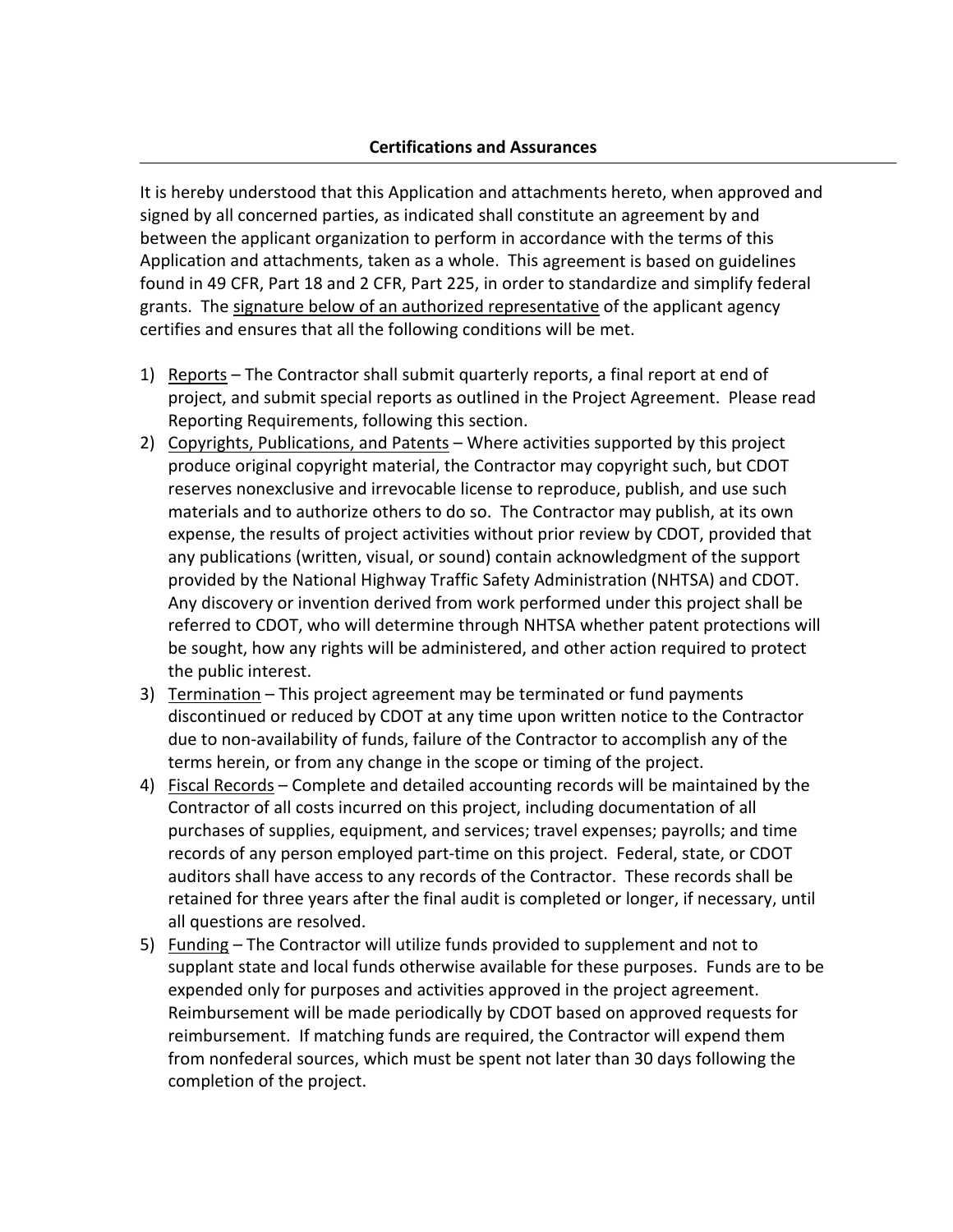- 6) Cost Principles and Grant Management The allowability of costs incurred and the management of this project shall be determined in accordance with 2 CFR, Part 225 and 49 CFR, Part 18 for state and local agencies, 2 CFR, Part 220 and 2 CFR, Part 215 for educational institutions, and 2 CFR, Part 230 for nonprofit entities.
- 7) Obligation Funds Federal funds may not be obligated prior to the effective date or subsequent to the termination date of the project period. Requests for reimbursement outstanding at the termination date of the project must be made within 30 days or those funds may not be paid.
- 8) Changes The Contractor must obtain prior written approval from CDOT for major project changes, including: changes of substance in project objectives, evaluation, activities, the project manager, key personnel, project budget or transfer of funds from one category in the budget to another. The period of performance of the project, however, cannot be changed.
- 9) Program Income The CDOT Safety programs encourage Contractors to earn income to help defray program costs, but there are federal regulations that must be followed. Program income is defined as gross income received by the State and/or Contractor directly generated by a grant supported activity, or earned only as a result of the grant agreement during the grant period. Income earned by the Contractor with respect to the conduct of the project (sale of publications, registration fees, service charges, donations for child safety seats, etc.) must be accounted and income applied to project purposes, used to reduce project costs, or be used to meet cost agency matching requirements. The Contractor is responsible for reporting all program income according to federal and state requirements.
- 10) Purchases Purchase of equipment or services must comply with state or local regulations. After the end of the project period, equipment should continue to be utilized for traffic safety purposes and cannot be disposed of without written approval of CDOT. The Contractor shall make and maintain an inventory of equipment to include descriptions, serial numbers, locations, costs or other identifying information, and submit a copy to CDOT.
- 11) Third Party Participants No contracts or agreements may be entered into by the Contractor related to this project, which are not incorporated into the project agreement and approved in advance by CDOT. The Contractor will retain ultimate control and responsibility for the project. CDOT shall be provided with a copy of all contracts and agreements entered into by Contractors. Any contract or agreement must allow for the greatest competition practicable and evidence of such competition or justification for a negotiated contract or agreement shall be provided to CDOT.
- 12) Participation by Disadvantaged Business Enterprises The contractor agrees to take all necessary and reasonable steps in accordance with Title 49, CFR, Subtitle A, Part 26 to ensure that minority business enterprises have the maximum opportunity to compete for and perform contracts. Recipients and their contractors shall not discriminate on the basis of race, color, national origin, or sex in the award and performance of any subcontracts financed in whole or in part with federal funds.
- 13) Non Discrimination In the performance of this agreement the Contractor, by its signature below, certifies and assures that it shall comply with all Federal statutes and implementing regulations relating to nondiscrimination. These include but are not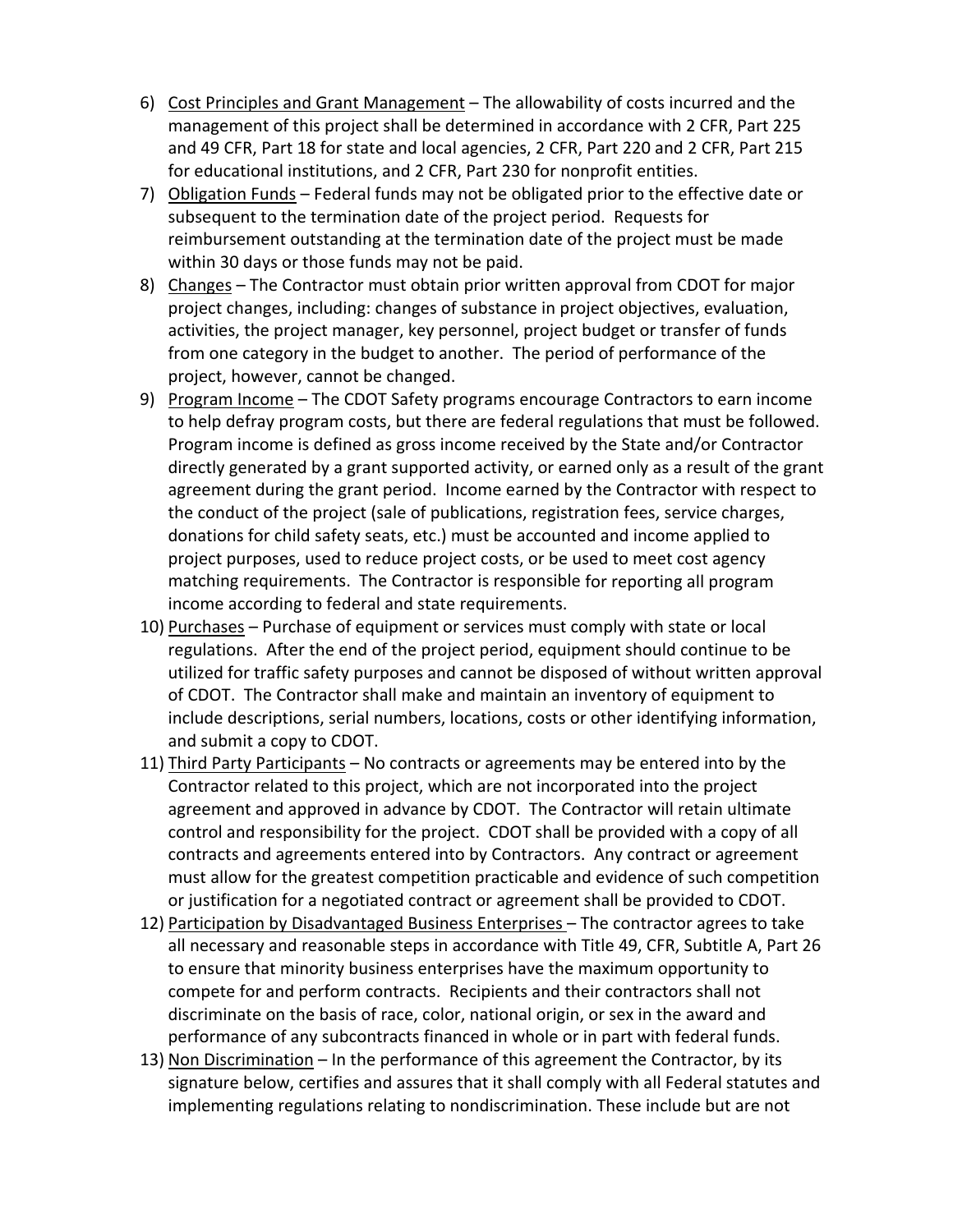limited to: (a) Title VI of the Civil Rights Act of 1964 (P.L. 88‐352) which prohibits discrimination on the basis of race, color or national origin (and 49 CFR Part 21); (b) Title IX of the Education Amendments of 1972, as amended (20 U.S.C. §§ 1681‐1683, and 1685‐1686), which prohibits discrimination on the basis of sex; (c) Section 503 and 504 of the Rehabilitation Act of 1973, as amended (29 U.S.C. §791 et seq.), which prohibits discrimination on the basis of handicaps (and 49 CFR Part 27); (d) The American with Disabilities Act of 1990, as amended (42 U.S.C. §§12111‐12213) which prohibits discrimination on the basis of disability (and 49 CFR Part 37); (e) the Age Discrimination Act of 1975, as amended (42U.S.C. §§ 6101‐6107), which prohibits discrimination on the basis of age; (f) the Drug Abuse Office and Treatment Act of 1972 (P.L. 92‐255), as amended, relating to nondiscrimination on the basis of drug abuse; (g) the comprehensive Alcohol Abuse and Alcoholism Prevention, Treatment and Rehabilitation Act of 1970(P.L. 91‐616), as amended, relating to nondiscrimination on the basis of alcohol abuse of alcoholism; (h) §§ 523 and 527 of the Public Health Service Act of 1912 (42 U.S.C. §§ 290 dd‐3 and 290 ee‐3), as amended, relating to confidentiality of alcohol and drug abuse patient records; (i) Title VIII of the Civil Rights Act of 1968 (42 U.S.C. §§ 3601 et seq.), as amended, relating to nondiscrimination in the sale, rental or financing of housing; (j) any other nondiscrimination provisions in the specific statute(s) under which application for Federal assistance is being made; and, (k) the requirements of any other nondiscrimination statute(s) which may apply to the application. The Contractor shall not discriminate on the basis of race, color, national origin, sex, religion, age, creed, Vietnam Era and Disabled Veterans status or sensory, mental or physical handicap in the provision of any terms and conditions of employment or the provision of service or benefits otherwise afforded and will take the affirmative action necessary to accomplish the objects of the above referenced laws.

- 14) Political Activities No funds, materials, equipment, or services provided in this project agreement shall be used for any partisan political activity or to further the election or defeat of any candidate for public office or to pay any person to influence or attempt to influence an officer or employee of congress, or an employee of a member of congress, an officer or employee of congress in connection with the awarding of any federal loan or the entering in of any cooperative agreements.
- 15) Single Audit –All non‐Federal entities that expend \$500,000 or more of Federal awards in a year are required to obtain an annual audit in accordance with the Single Audit Act Amendments of 1996, OMB Circular A‐133, the OMB Circular Compliance Supplement and Government Auditing Standards. A single audit is intended to provide a cost‐effective audit for non‐Federal entities in that one audit is conducted in lieu of multiple audits of individual programs. Nonfederal entities include States, Local Governments, and Non‐Profit Organizations. The term non‐profit organization includes non‐profit institutions of higher education and hospitals.
- 16) Safety Belt Policy No funds, materials, property, or services will be provided to any political subdivision that does not have a current and actively enforced policy requiring the use of seat belts.
- 17) Drug Free Workplace In accordance with the Anti-Drug Act of 1988 (41 USC 702-707) and Drug‐Free Workplace (42 USC 12644), CDOT has the responsibility to ensure that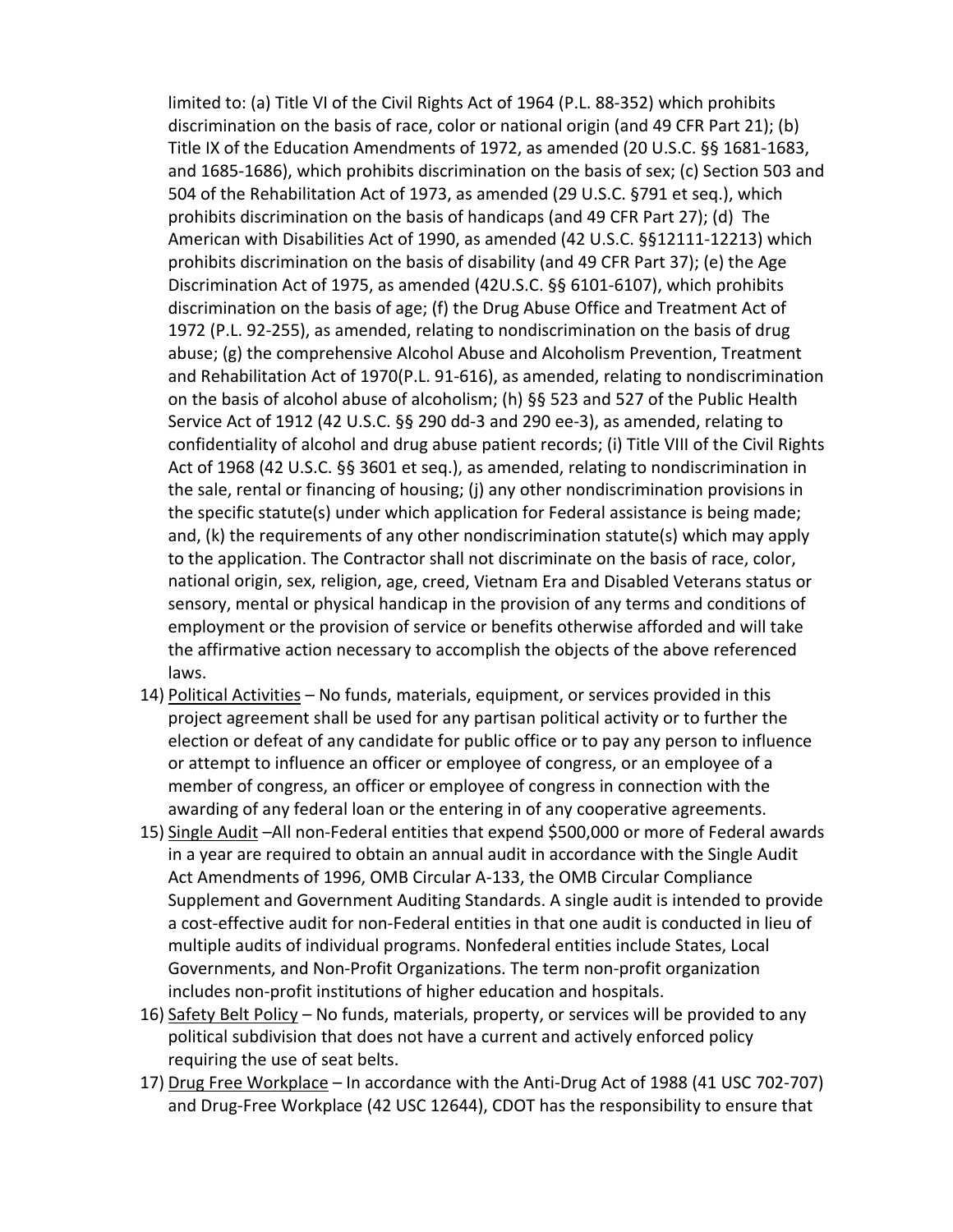unlawful manufacture, distribution, dispensing, possession or use of a controlled substance by any employees, grantees, and/or sub‐grantee of the Contractor and/or any such activity is prohibited in the Contractor's workplace.

- 18) Colorado Standard Field Sobriety Testing All law enforcement officers who are performing impaired driving enforcement activities with funding from CDOT must be in compliance with the current Colorado Standards for Field Sobriety Testing Standards.
- 19) Debarment and Suspension The applicant certifies, by signature below, that neither it nor its principals are presently debarred, suspended, proposed for debarment, declared ineligible, or voluntarily excluded from participation in this transaction by any federal department or agency.
- 20) Lobbying ‐ None of the funds under this program shall be used for any activity specifically designed to urge or influence a state or local legislator to favor or oppose the adoption of any specific legislative proposal pending before any state or local legislative body. Such activities include both direct and indirect e.g., "grassroots" lobbying activities, with one exception. This does not preclude a State official whose salary is supported with NHTSA funds from engaging in direct communications with state or local legislative officials, in accordance with customary state practice, even if such communications urge legislative officials to favor or oppose the adoption of a specific pending legislative proposal.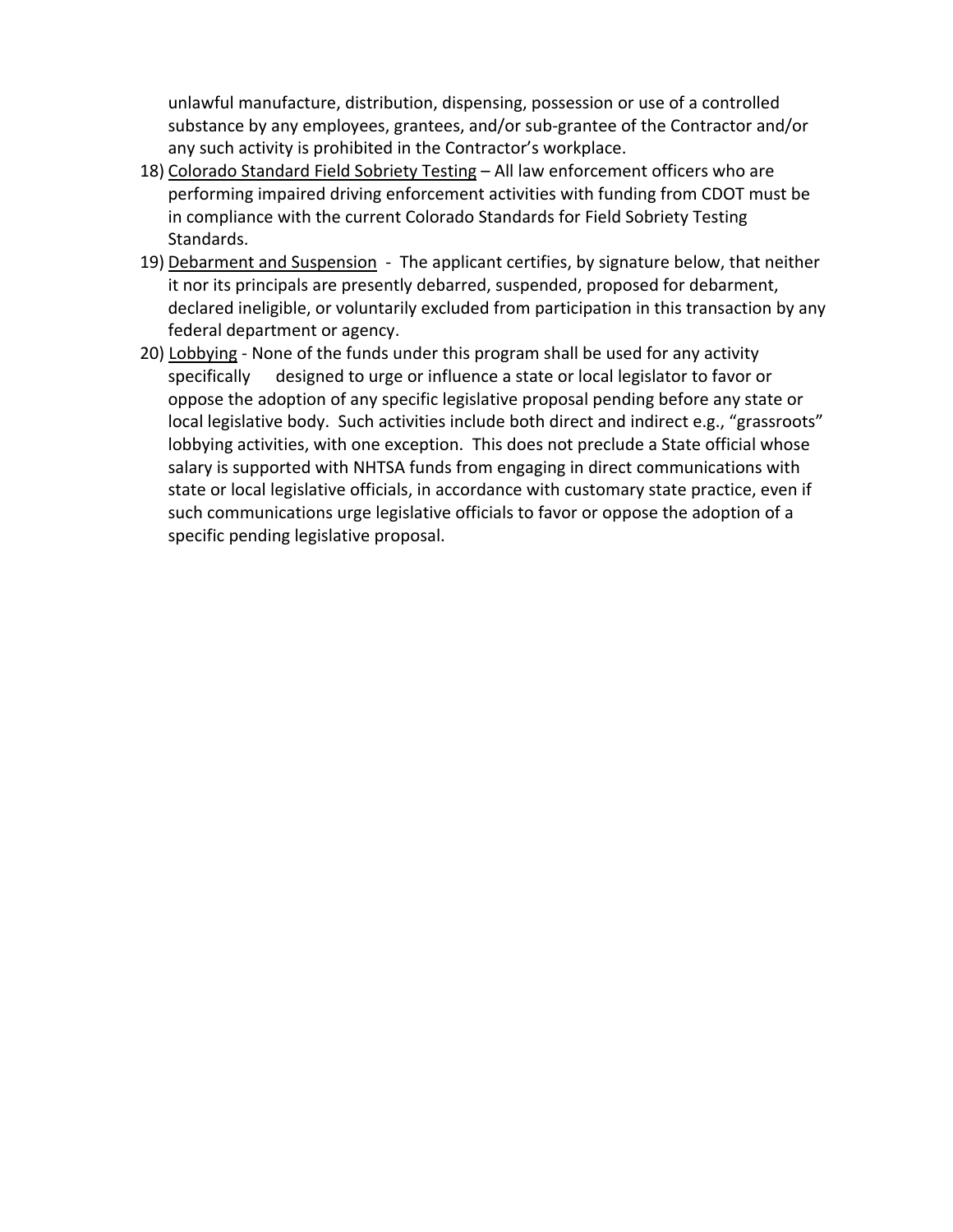CDOT funds grants on a "cost reimbursement" basis only. CDOT will not make payments in advance or in anticipation of goods or services.

**Invoicing and Backup Documentation:** Invoice should be on organization's letterhead. Please include on the invoice: Date, Remit address (where you want the check to go to), Invoice #, list of purchases and/or services and their costs, and grand total. Backup documentation supporting costs must be submitted along with the Invoice. Failure to comply with these requirements will result in payment delays.

**Unallowable Project Costs:** All projects must follow appropriate state and federal funding regulations. Examples of unallowable project costs include, but are not limited to, the following:

- Office furniture and fixtures;
- Food and Beverages
- Routine roadway construction or maintenance; and
- Funds that supplant existing budgets\*

Federal regulations prohibit supplanting of funds. Examples of supplanting include: replacing routine and/or existing State or local expenditures with the use of Federal grant funds and/or using Federal grant funds for cost of activities that constitute general expenses required to carry out the overall responsibilities of state, local or federally recognized Indian tribal government.